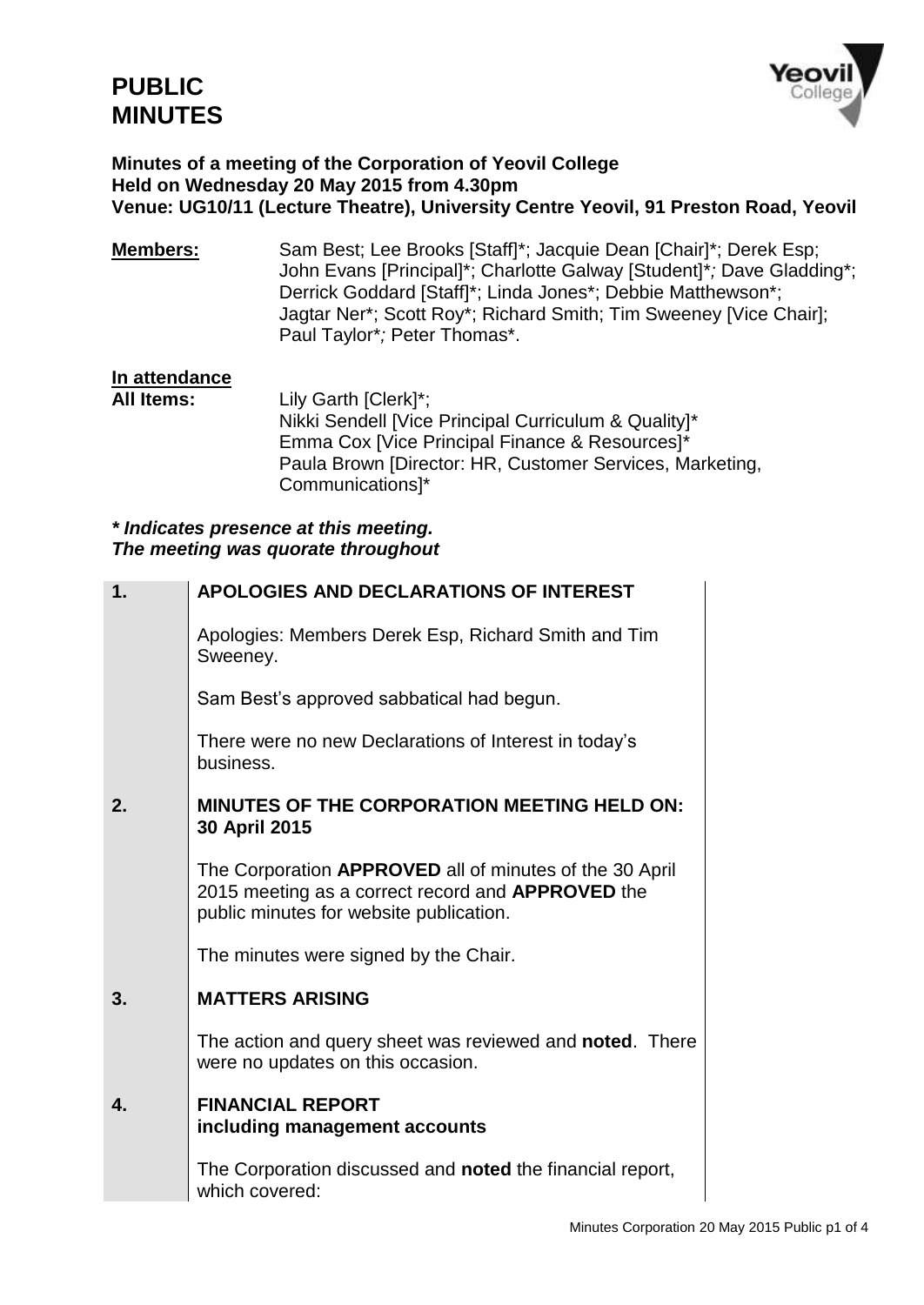| the latest management accounts (to 30 April 2015) |  |  |
|---------------------------------------------------|--|--|
|                                                   |  |  |

- the restructure of business support staff update
- **financial planning update and related issues**

Discussion was consistent with that which had taken place at the previous Corporation meeting. An informal working party of Governors would continue to meet with the Vice Principal Finance and Resources for ongoing consideration of financial matters in-between formal Corporation meeting monitoring and decision-making.

*A separate record was made of confidential minutes.*

## **5. CHAIR'S REPORT**

The Corporation **noted** and accepted the Chair's Report. It was anticipated that today's meeting would be a shorter than usual because the Corporation's previous meeting had been only three weeks ago and the next meeting would take place in less than a month's time at the end of the full Corporation Strategy Day in which the full College Senior Management Team would also be involved.

## **6. PRINCIPAL'S REPORT**

The Corporation **noted** the comprehensive Principal's Report, including the Operating Statement and strategic items.

On this occasion there was particular emphasis upon:

- **Financial Plan (cross-referenced with Item 5)**
- **HEFCE**
- **Local sponsorship**
- **Local Partnerships**
- Other local FE providers.

The bulk of discussion focussed upon:

- The future of Performing Arts provision, consultation on which had begun
- The future location of HE provision.

The Corporation supported the Principal's actions to date in respect of these matters. There would be further related presentations at the 16 June Strategy Day.

*A separate record was made of confidential minutes.*

**7. Other LEGAL, POLICY and REGULATORY MATTERS**

#### **a. Search and Governance Committee** The Corporation **APPROVED** the appointment of Lee Brooks to the S&G Committee with immediate effect

**Clerk**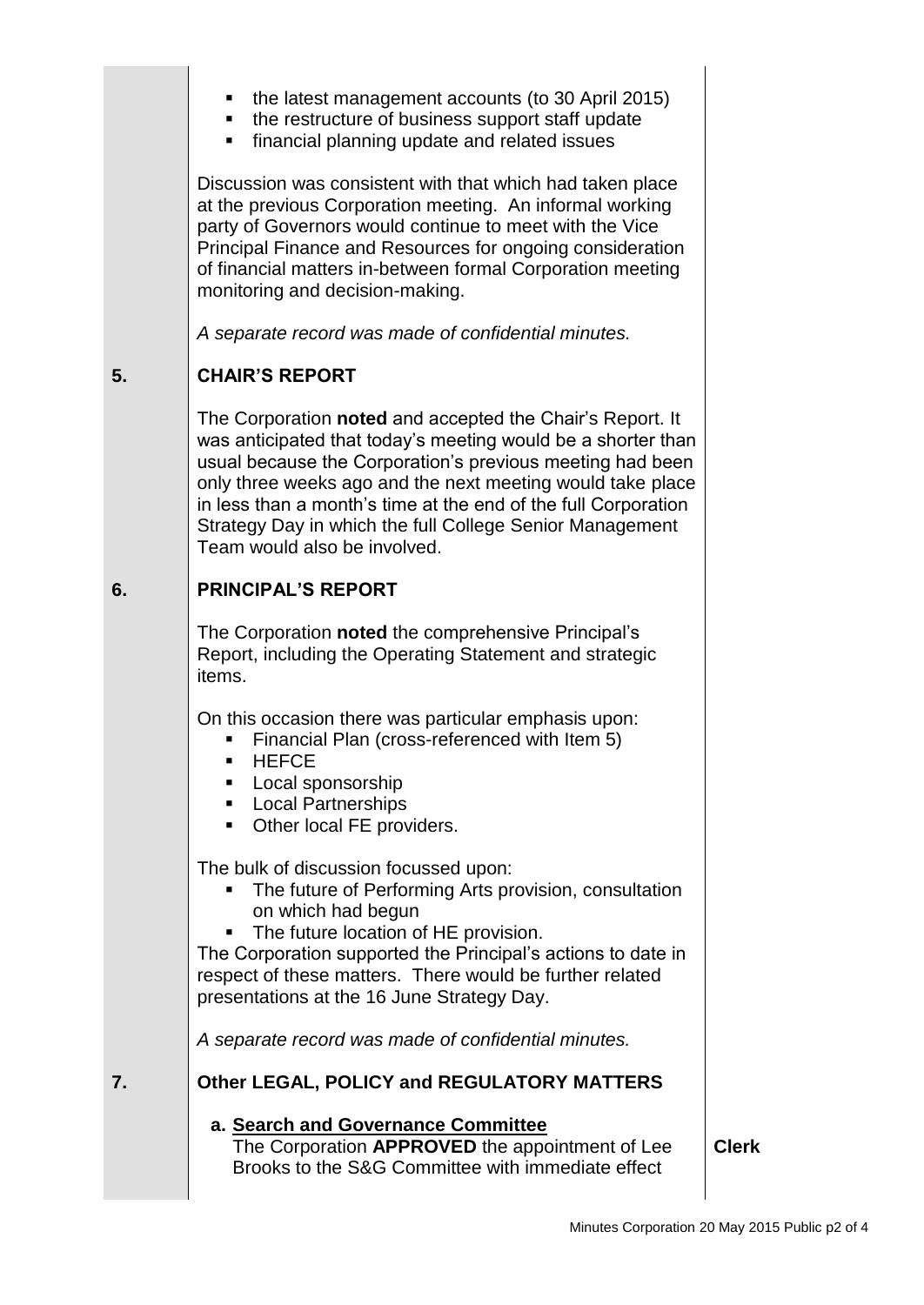| b. Linda Jones<br>Further to the recommendation of the Search and<br>Governance Committee, the Corporation APPROVED<br>the reappointment of Linda Jones as an independent<br>Corporation Member for a two year term of office from<br>23 July 2015                                                                                                                                                                                                                                                                                                                                                                                                                           | <b>Clerk</b>     |
|------------------------------------------------------------------------------------------------------------------------------------------------------------------------------------------------------------------------------------------------------------------------------------------------------------------------------------------------------------------------------------------------------------------------------------------------------------------------------------------------------------------------------------------------------------------------------------------------------------------------------------------------------------------------------|------------------|
| c. Chair and Vice Chair<br>The Corporation noted and accepted the arrangements<br>for the appointment of the Corporation Chair and Vice<br>Chair at the June 2015 meeting                                                                                                                                                                                                                                                                                                                                                                                                                                                                                                    | <b>Clerk</b>     |
| d. Policies and Delegation<br>The Corporation noted the annual Policies monitoring<br>information and APPROVED the delegation and<br>associated arrangements as set out in the paper,<br>including the revised approval level (Principal via SMT<br>rather than Corporation) of the Tuition Fees Policy. In<br>addition, it was AGREED that in future, at introduction<br>or review, any SMT-level Policy or Process which<br>involved Governors (for example in an Appeal) would be<br>highlighted and passed by SMT to the Clerk for review<br>of those Governor aspects before SMT approval. The<br>Principal would highlight this to SMT for future ongoing<br>practice. | <b>Principal</b> |
| e. Customer Service Policy (Complaints Policy)<br><b>Subject to the renaming of this Policy as the College</b><br>Complaints Policy, the Corporation APPROVED this<br>Policy                                                                                                                                                                                                                                                                                                                                                                                                                                                                                                 |                  |
| f. Equality and Diversity Annual Report<br>The Corporation <b>noted</b> the E&D Annual Report.                                                                                                                                                                                                                                                                                                                                                                                                                                                                                                                                                                               |                  |
| g. Equality and Diversity Policy<br>The Corporation APPROVED the Equality and Diversity<br>Policy.                                                                                                                                                                                                                                                                                                                                                                                                                                                                                                                                                                           |                  |
| h. Equality and Diversity, Safeguarding and Prevent<br>The Corporation noted the regular Equality and<br>Diversity, Safeguarding and Prevent reports presented<br>by the Vice Principal Curriculum and Quality. The<br>content of these reports would be kept within the<br>Corporation file and be available to Governors on<br>request.                                                                                                                                                                                                                                                                                                                                    |                  |
| i. Student Matters/Learner Voice<br>The Student Governor gave a report on the Student<br>Voice which the Corporation noted. Due to exams and<br>other timings, this would probably be Charlotte Galway's<br>last participation in a formal Corporation meeting.<br>Charlotte had been an excellent Student Governor who<br>had made consistently valuable contributions to the                                                                                                                                                                                                                                                                                               |                  |